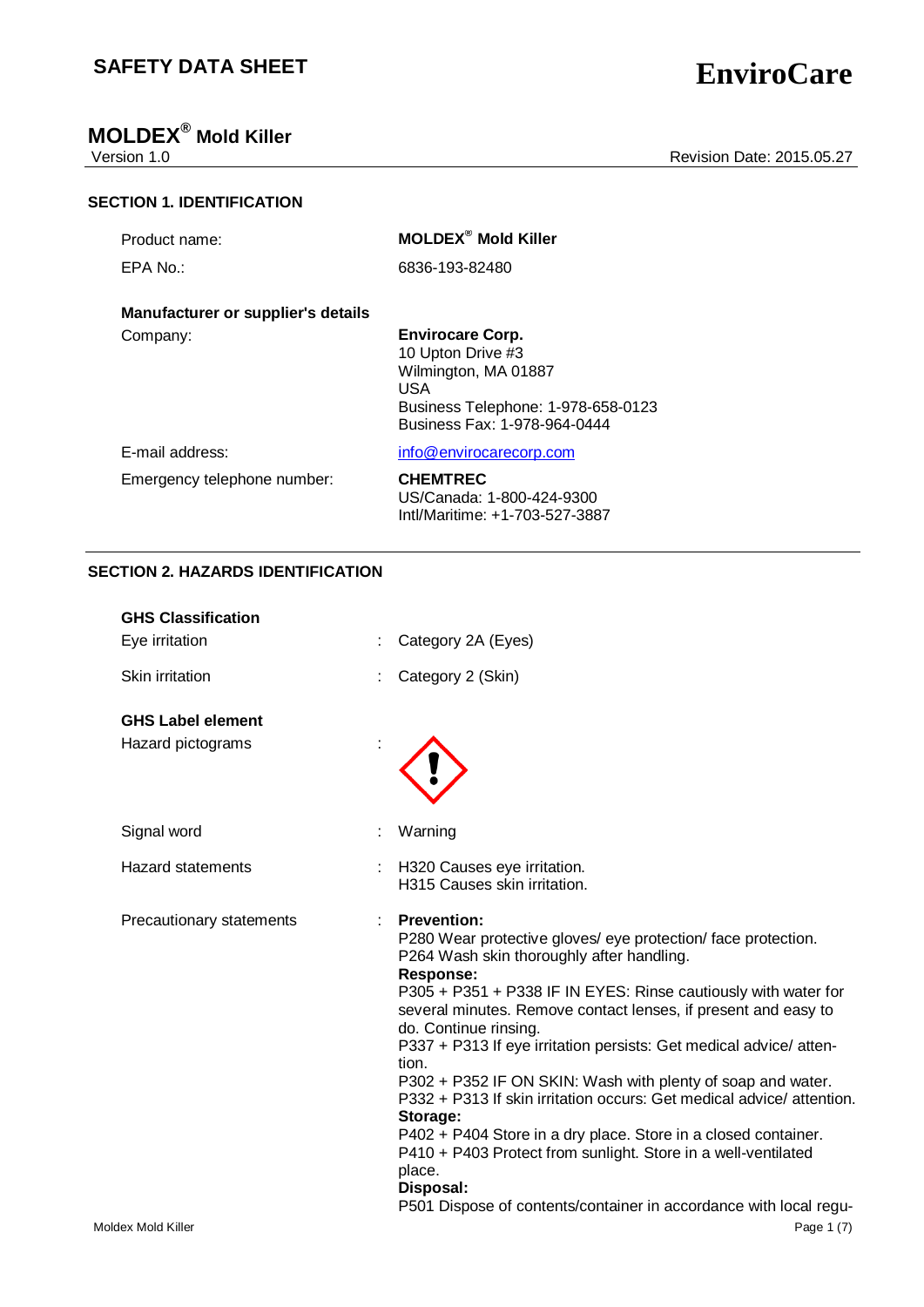# **MOLDEX® Mold Killer**

Version 1.0 **New Search 2015.05.27** Revision Date: 2015.05.27

lation.

## **Other hazards**

None known.

## **SECTION 3. COMPOSITION/INFORMATION ON INGREDIENTS**

## **Hazardous components**

| <b>Chemical Name</b>                       | CAS-No.      | Concentration (%) |
|--------------------------------------------|--------------|-------------------|
| Quaternary ammonium compounds, benzyl-C12- | 68424-85-1   | 0.30              |
| 16-alkyldimethyl, chlorides                |              |                   |
| Proprietary ingredients                    | Not Assigned | 97.30             |

## **SECTION 4. FIRST AID MEASURES**

| If inhaled                                                     | Remove to fresh air.<br>If breathing is irregular or stopped, administer artificial respiration.                                                                                                          |
|----------------------------------------------------------------|-----------------------------------------------------------------------------------------------------------------------------------------------------------------------------------------------------------|
| In case of skin contact                                        | : After contact with skin, wash immediately with plenty of soap and<br>water.<br>Consult a physician.                                                                                                     |
| In case of eye contact                                         | In the case of contact with eyes, rinse immediately with plenty of<br>water and seek medical advice.<br>Call a physician immediately.                                                                     |
| If swallowed                                                   | Call a physician immediately.<br>Clean mouth with water and drink afterwards plenty of water.<br>Do not induce vomiting without medical advice.<br>Never give anything by mouth to an unconscious person. |
| Most important symptoms and<br>effects, both acute and delayed | : No information available.                                                                                                                                                                               |
| Notes to physician                                             | No information available.                                                                                                                                                                                 |

## **SECTION 5. FIREFIGHTING MEASURES**

| Suitable extinguishing media                     |            | Dry powder<br>Water spray<br>Foam                              |
|--------------------------------------------------|------------|----------------------------------------------------------------|
| Specific hazards during firefighting             | $\sim 100$ | Heating or fire can release toxic gas.                         |
| Further information                              |            | Use water spray to cool unopened containers.                   |
| Special protective equipment for<br>firefighters | ÷.         | In the event of fire, wear self-contained breathing apparatus. |

## **SECTION 6. ACCIDENTAL RELEASE MEASURES**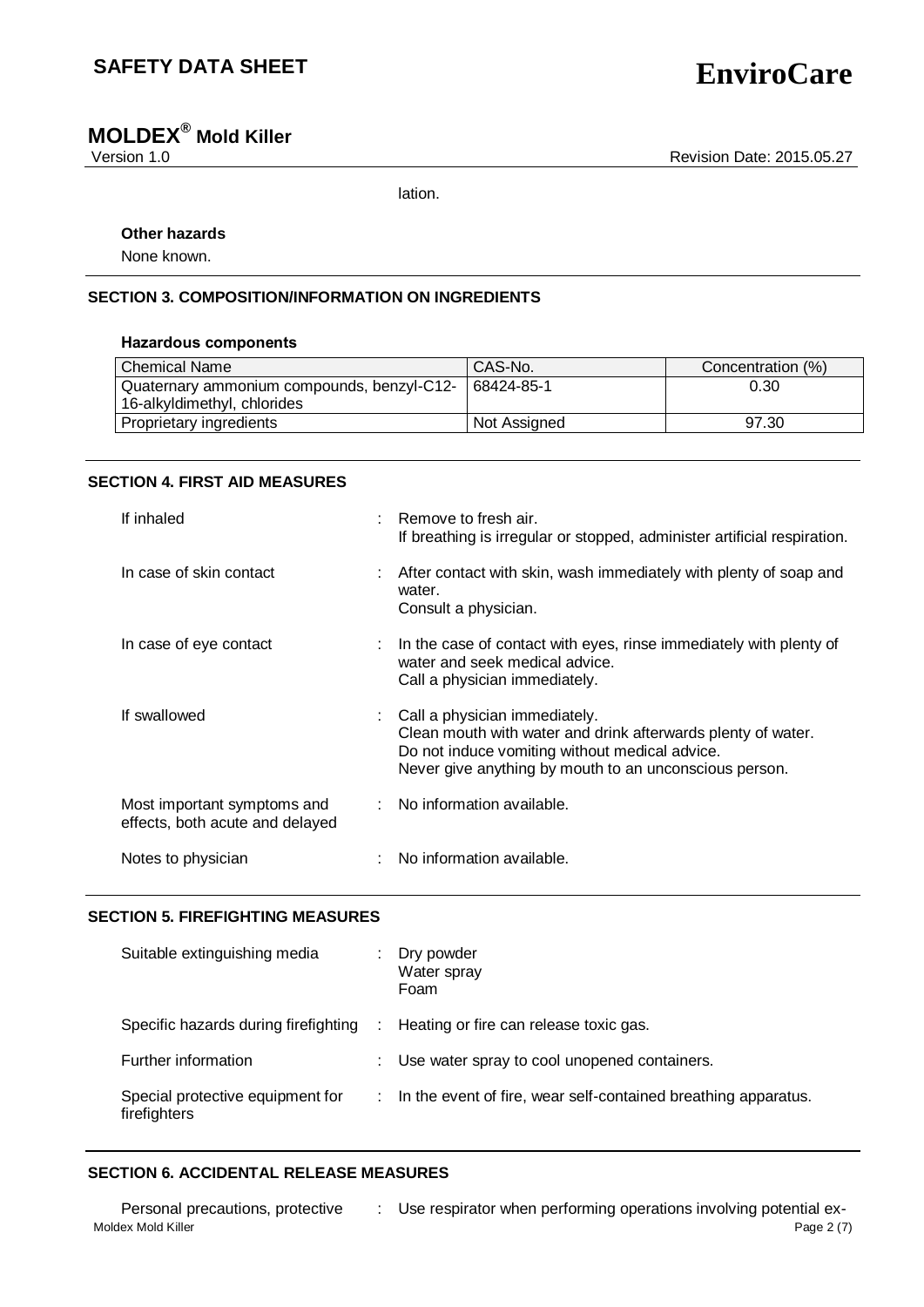| <b>MOLDEX<sup>®</sup> Mold Killer</b><br>Version 1.0       | Revision Date: 2015.05.27                                                                                                                      |
|------------------------------------------------------------|------------------------------------------------------------------------------------------------------------------------------------------------|
|                                                            |                                                                                                                                                |
| equipment and emergency proce-<br>dures                    | posure to vapour of the product.                                                                                                               |
| Environmental precautions                                  |                                                                                                                                                |
| General advice                                             | Prevent product from entering drains.                                                                                                          |
| Methods and materials for con-<br>tainment and cleaning up | Sweep up or vacuum up spillage and collect in suitable container<br>for disposal.<br>Do not flush into surface water or sanitary sewer system. |
| <b>SECTION 7. HANDLING AND STORAGE</b>                     |                                                                                                                                                |
| Advice on safe handling                                    | Provide sufficient air exchange and/or exhaust in work rooms.<br>Avoid contact with skin and eyes.                                             |
| Conditions for safe storage                                | Keep container tightly closed and dry.                                                                                                         |

## **SECTION 8. EXPOSURE CONTROLS/PERSONAL PROTECTION**

### **Components with workplace control parameters**

| Components      | CAS-No.  | Value type<br>(Form of<br>exposure) | Control parame-<br>ters / Permissi-<br>ble concentra-<br>tion | <b>Basis</b>      |
|-----------------|----------|-------------------------------------|---------------------------------------------------------------|-------------------|
| 2-Butoxyethanol | 111-76-2 | <b>TWA</b>                          | 20 ppm                                                        | <b>ACGIH</b>      |
|                 |          | <b>REL</b>                          | 5 ppm<br>$24 \text{ mg/m}$ 3                                  | NIOSH/GUIDE       |
|                 |          | PEL                                 | 50 ppm<br>240 mg/m3                                           | <b>OSHA TRANS</b> |
|                 |          | <b>TWA</b>                          | 25 ppm<br>120 mg/m3                                           | Z1A               |
|                 |          | <b>TWA</b>                          | 20 ppm                                                        | CAD ON OEL        |

## **Biological occupational exposure limits**

| <b>Components</b> | CAS-No.  | Control pa-<br>rameters                                                 | Biological<br>specimen | time                                          | Sampling   Permissible<br>concentra-<br>tion | <b>Basis</b>               |
|-------------------|----------|-------------------------------------------------------------------------|------------------------|-----------------------------------------------|----------------------------------------------|----------------------------|
| 2-Butoxyethanol   | 111-76-2 | Butoxyacetic   Creatinine<br>acid (BAA),<br>with hydrol-<br><b>VSIS</b> | in urine               | Sampling   200 mg/g<br>time: End<br>of shift. |                                              | <b>ACGIH</b><br><b>BEI</b> |

## **Appropriate engineering controls**

## **Personal protective equipment**

Respiratory protection : In the case of vapour formation use a respirator with an approved filter.

Hand protection

Remarks : Wear suitable gloves. Take note of the information given by the producer concerning permeability and break through times, and of special workplace conditions (mechanical strain, duration of con-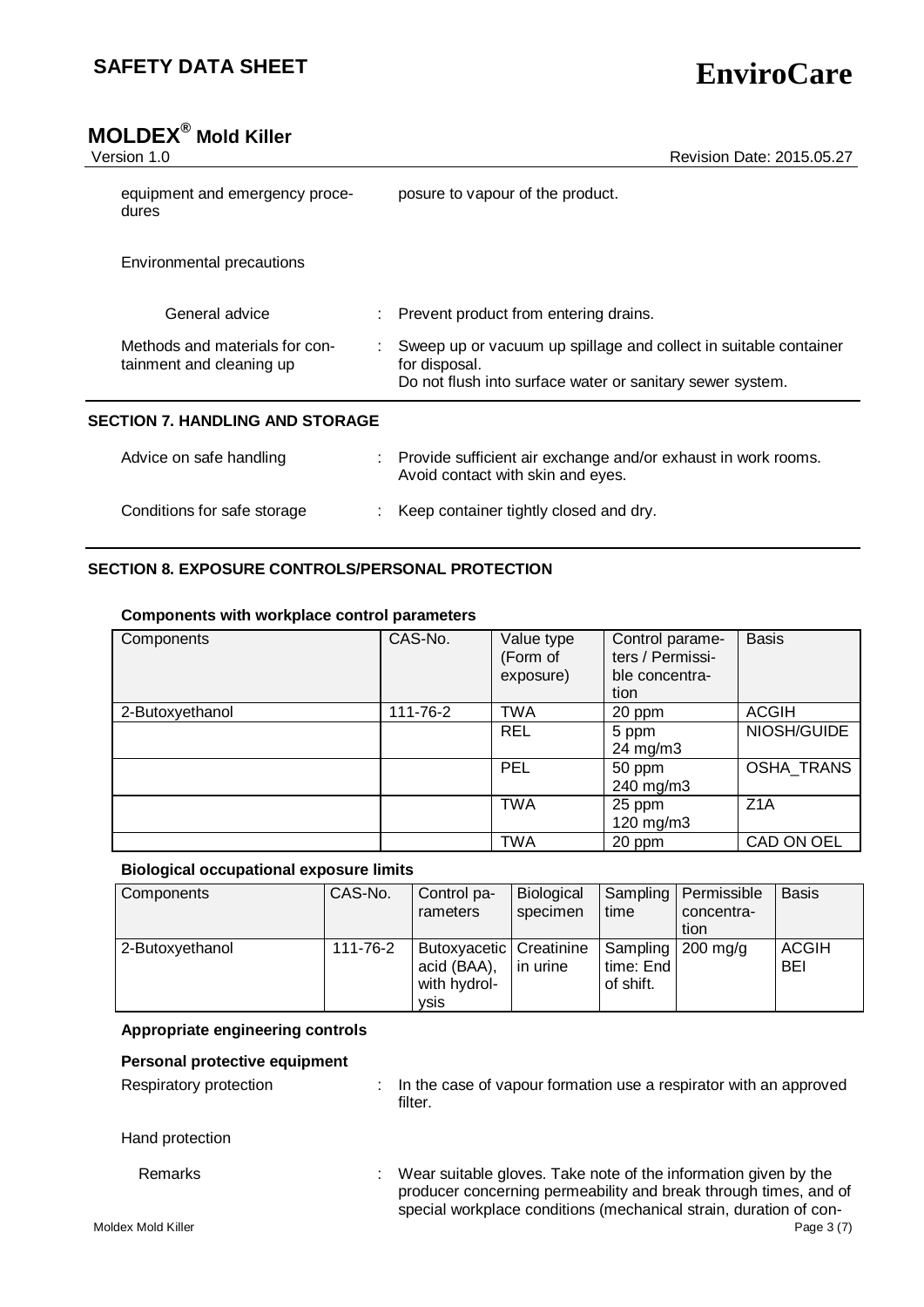# **MOLDEX® Mold Killer**

| sion 1.0                 | Revision Date: 2015.05.27                                                                                                                                        |
|--------------------------|------------------------------------------------------------------------------------------------------------------------------------------------------------------|
|                          | tact).                                                                                                                                                           |
| Eye protection           | Tightly fitting safety goggles                                                                                                                                   |
| Skin and body protection | Choose body protection according to the amount and concentra-<br>tion of the dangerous substance at the work place.<br>No special protective equipment required. |
| Hygiene measures         | Avoid contact with skin, eyes and clothing.<br>Wash hands before breaks and immediately after handling the<br>product.                                           |

## **SECTION 9. PHYSICAL AND CHEMICAL PROPERTIES**

| Appearance                                 |                | liquid                            |
|--------------------------------------------|----------------|-----------------------------------|
| Colour                                     | $\ddot{\cdot}$ | clear, Color depends on dye added |
| Odour                                      | ÷              | no data available                 |
| <b>Odour Threshold</b>                     | $\ddot{\cdot}$ | no data available                 |
| pH                                         | t              | $11.5 - 12.5$                     |
| Melting point/freezing point               | t              | no data available                 |
| Boiling point/boiling range                | t              | no data available                 |
| Flash point                                | t              | not determined                    |
| Evaporation rate                           | t              | no data available                 |
| Upper explosion limit                      | t              | no data available                 |
| Lower explosion limit                      | ÷              | no data available                 |
| Vapour pressure                            | ÷              | no data available                 |
| Relative vapour density                    | ÷              | no data available                 |
| Relative density                           | ÷              | no data available                 |
| Water solubility                           |                | no data available                 |
| Partition coefficient: n-<br>octanol/water |                | no data available                 |
| Auto-ignition temperature                  | ÷              | no data available                 |
| Decomposition temperature                  | ÷              | no data available                 |
| Viscosity, dynamic                         | ÷              | no data available                 |
| Viscosity, kinematic                       | t              | no data available                 |
| <b>VOC</b>                                 |                | 0.0021%                           |
|                                            |                |                                   |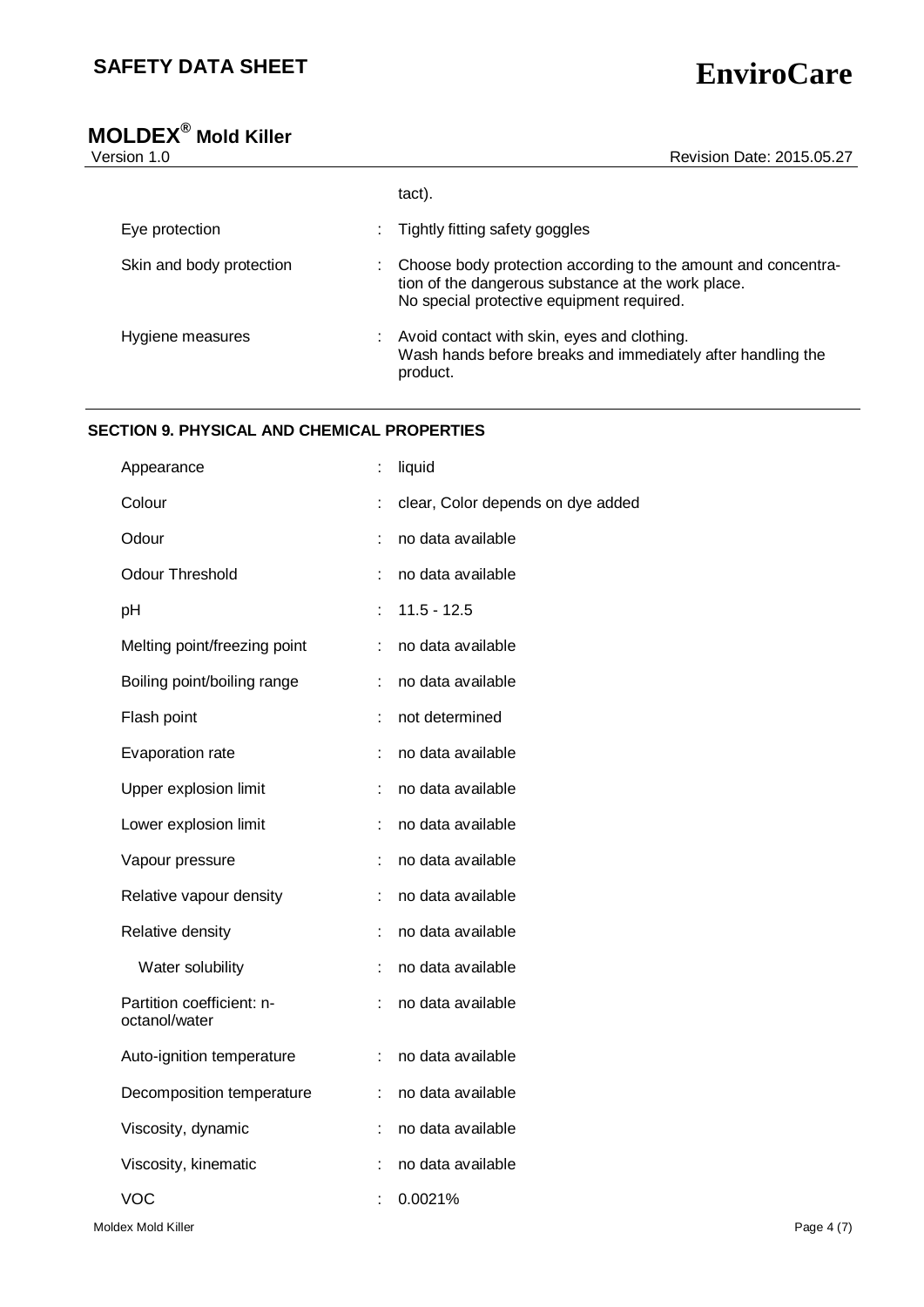# **MOLDEX® Mold Killer**

# **SECTION 10. STABILITY AND REACTIVITY** Reactivity **Example 20** CHS Stable under recommended storage conditions. Chemical stability  $\qquad \qquad : \qquad$  Stable under normal conditions. Conditions to avoid **:** None known. Incompatible materials : None known.

## **SECTION 11. TOXICOLOGICAL INFORMATION**

| Information on likely routes of<br>exposure         | Eyes<br>Skin<br>Ingestion<br>Inhalation                                                                                                                       |
|-----------------------------------------------------|---------------------------------------------------------------------------------------------------------------------------------------------------------------|
| <b>Skin corrosion/irritation</b>                    |                                                                                                                                                               |
| <b>Skin irritation</b>                              | Remarks: Irritating to skin.                                                                                                                                  |
| Serious eye damage/eye irritation<br>Eye irritation | Remarks: Irritating to eyes.                                                                                                                                  |
| Carcinogenicity                                     |                                                                                                                                                               |
| <b>IARC</b>                                         | No component of this product present at levels greater than or<br>equal to 0.1% is identified as probable, possible or confirmed<br>human carcinogen by IARC. |
| <b>OSHA</b>                                         | No component of this product present at levels greater than or<br>equal to 0.1% is identified as a carcinogen or potential carcino-<br>gen by OSHA.           |
| <b>NTP</b>                                          | No component of this product present at levels greater than or<br>equal to 0.1% is identified as a known or anticipated carcinogen<br>by NTP.                 |

## **SECTION 12. ECOLOGICAL INFORMATION**

### no data available **Bioaccumulative potential**

no data available

## **Mobility in soil**

no data available

## **Other adverse effects**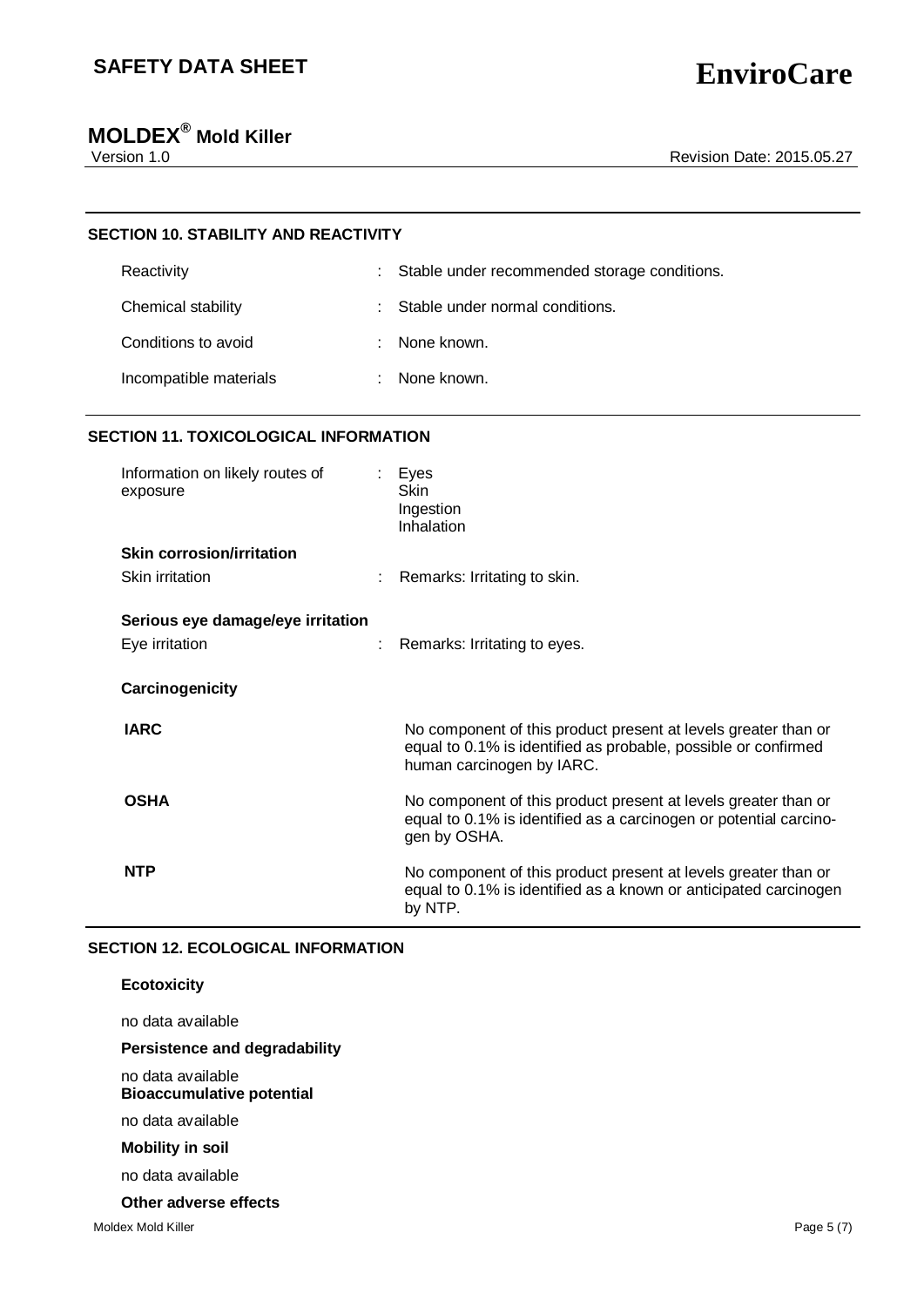| Version 1.0 | <b>MOLDEX<sup>®</sup> Mold Killer</b>                 | Revision Date: 2015.05.27                      |
|-------------|-------------------------------------------------------|------------------------------------------------|
|             | Additional ecological information                     | : There is no data available for this product. |
|             | <b>SECTION 13. DISPOSAL CONSIDERATIONS</b>            |                                                |
|             | <b>Disposal methods</b>                               |                                                |
|             | Contaminated packaging                                | : Dispose of as unused product.                |
|             | <b>SECTION 14. TRANSPORT INFORMATION</b>              |                                                |
| <b>IATA</b> |                                                       | Not dangerous goods                            |
|             | <b>UN number</b>                                      | Not applicable                                 |
|             | Proper shipping name                                  | Not applicable                                 |
|             | <b>Transport hazard class</b><br><b>Packing group</b> | Not applicable<br>Not applicable               |
|             | <b>Environmental hazards</b>                          | no                                             |
| <b>IMDG</b> |                                                       | Not dangerous goods                            |
|             | <b>UN number</b>                                      | Not applicable                                 |
|             | Proper shipping name                                  | Not applicable                                 |
|             | <b>Transport hazard class</b>                         | Not applicable                                 |
|             | <b>Packing group</b><br><b>Environmental hazards</b>  | Not applicable<br>Marine pollutant: no         |
|             |                                                       |                                                |
| <b>ADR</b>  |                                                       | Not dangerous goods                            |
|             | UN number                                             | Not applicable                                 |
|             | Proper shipping name                                  | Not applicable                                 |
|             | <b>Transport hazard class</b>                         | Not applicable                                 |
|             | Packing group<br><b>Environmental hazards</b>         | Not applicable<br>no                           |
|             |                                                       |                                                |
| <b>RID</b>  |                                                       | Not dangerous goods                            |
|             | <b>UN number</b>                                      | Not applicable                                 |
|             | Proper shipping name                                  | Not applicable                                 |
|             | <b>Transport hazard class</b>                         | Not applicable                                 |
|             | <b>Packing group</b><br><b>Environmental hazards</b>  | Not applicable<br>no                           |
|             |                                                       |                                                |
| <b>DOT</b>  |                                                       | Not dangerous goods                            |
|             | <b>UN number</b>                                      | Not applicable                                 |
|             | Proper shipping name                                  | Not applicable                                 |
|             | <b>Transport hazard class</b>                         | Not applicable                                 |
|             | <b>Packing group</b><br><b>Environmental hazards</b>  | Not applicable<br>no                           |
|             |                                                       |                                                |